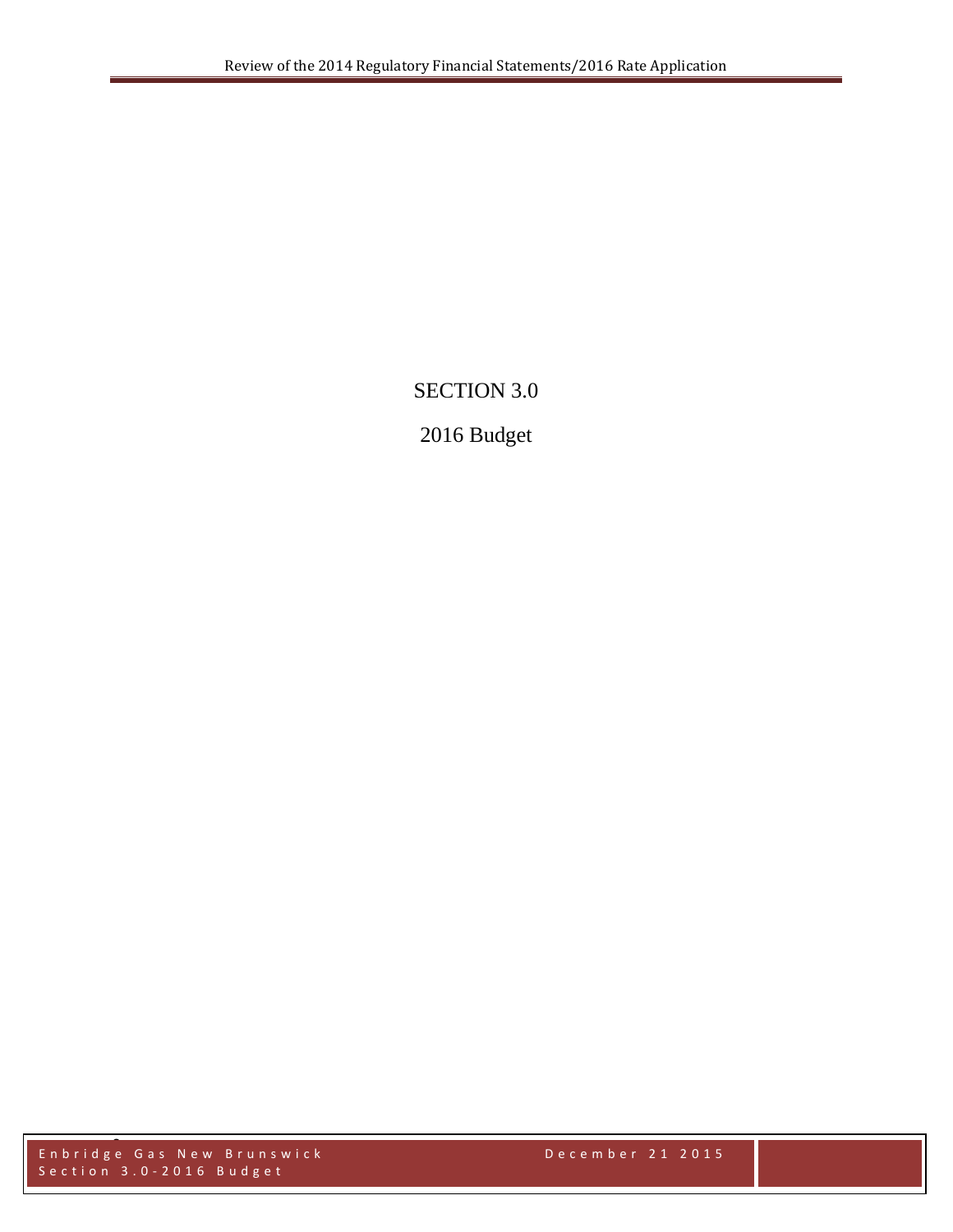## **3.0 2016 Budget**

 As part of a COS model, the establishment of the revenue requirement is critical in the development of distribution rates. A utility's cost of service rates are typically established to align with the fiscal year of the utility. This allows the utility to properly prepare annual forward year projections of costs and throughput, which are the key inputs to establish cost of service rates, and thereby align such projections with the rate setting period. For the purpose of this Application, Cost of Service distribution rates have been developed based on the revenue requirement of the 2016 Budget.

 EGNB's 2016 Budget has been prepared taking into consideration historic trends, current market conditions, the current economic environment and EGNB's current operations.

 EGNB continues to transition its operations in response to constraints imposed by legislative changes, volatility in gas prices, and the erosion of the public distribution system as a result of rate payers within the public utility's service area moving to alternative fuel options, such as compressed natural gas and propane which continues to be brought into the market in greater capacities and lower prices.

#### Customer Attachments

 The 2016 Budget is based on the attachment of 107 new customers. EGNB has estimated the loss of 84 customers (customers no longer on the distribution system as at December 31, 2016 due to permanent removal of service, red locks due to non-payment, seasonal locks, or other temporary locks) in 2016 resulting in a total of 23 net new customers in 2016. EGNB has plans to offer an incentive program to attract new customers and a customer retention program to mitigate lost customers for 2016.

#### Depreciation Study

 During 2015, EGNB examined various initiatives to reduce the costs of operating the public natural gas utility. Based on discussions with other utility professionals, it was suggested that examining EGNB's depreciation rates and comparing them with other similar utilities could provide beneficial results. EGNB engaged Gannett Fleming to thoroughly examine the assets of the public utility in order to identify opportunities for reducing the depreciation expense and the revenue requirement.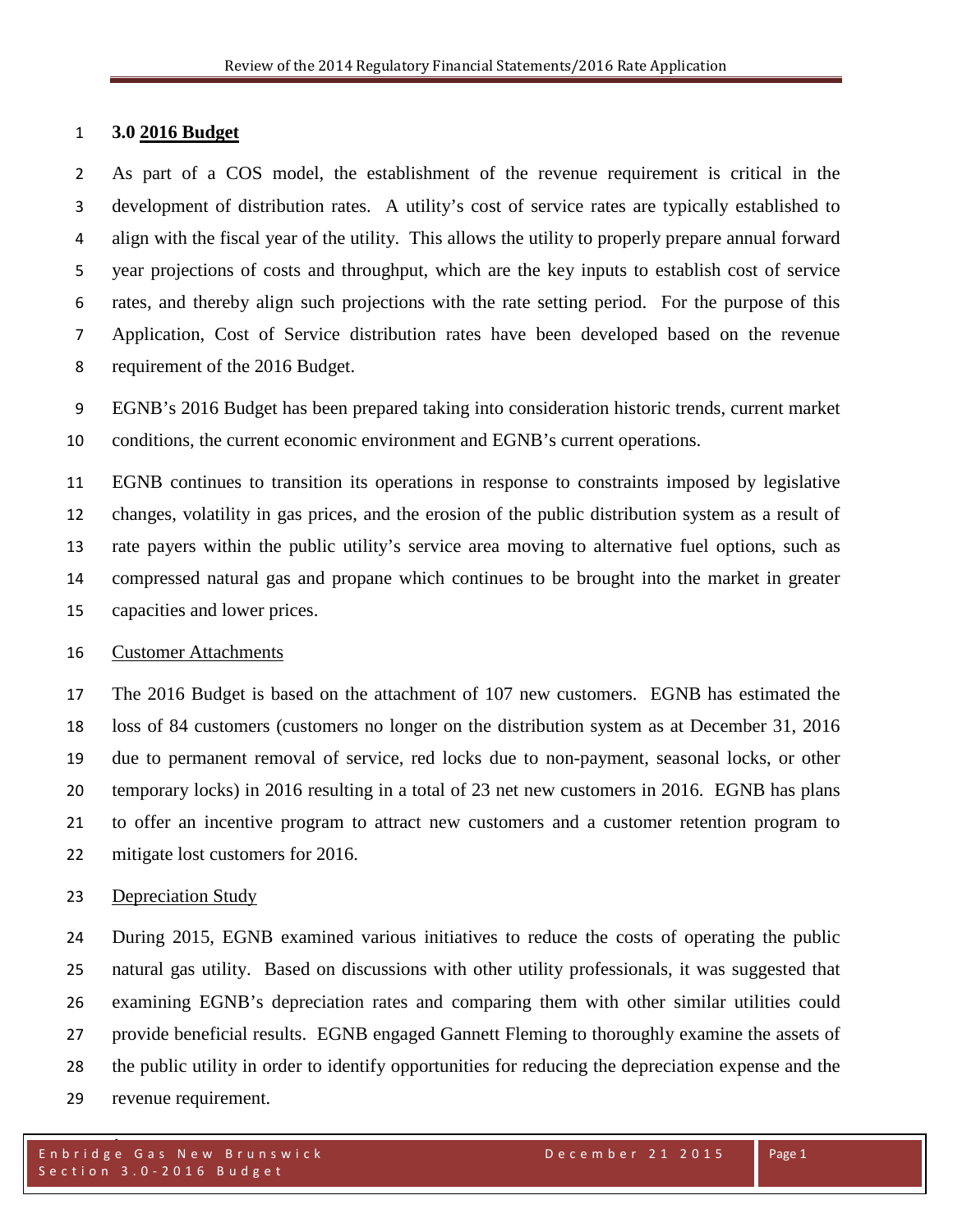The results of the study have been significant in reducing the revenue requirement. The 2015

Depreciation expense in the Cost of Service Model was \$10.87 Million. For 2016, the budgeted

- Depreciation expense is \$8.6 Million. Refer to Schedule 3.9 Gannett Fleming Depreciation
- Study for additional information on the study and methodology.

## Incentives Program and Customer Retention Program

 Growing and maintaining the customer base are both important factors to maintaining low distribution rates. Two programs are included in EGNB's 2016 Budget in order to address customer numbers. Firstly, \$100K will be used to provide incentives to approximately 50 new attachments in the Small General Service class for new home construction or residential retrofit markets on or near the current pipeline infrastructure. Incentives may be offered directly to the customer and/or provided directly to a builder/developer/contractor and will provide benefits to rate payers by recovering costs over a broader customer base.

 Secondly, up to \$500K will be used as a commercial customer retention program to protect the public utility's revenue and customer base from additional erosion due to competitive threats. The program will be identical to the 2015 Customer Retention Program except that it will be funded by rate payers. This program was successful in offering customized solutions to at-risk customers, protecting the customer base and preventing dozens of accounts from leaving the system which would have resulted in increased rates for the remaining customers.

### Corporate Allocations

 Since the last rate application filing almost 18 months ago, Corporate Allocations has undergone some modifications. Some allocations identified as new below are in fact merely allocations split out of previously approved allocations. Additionally, some Corporate Allocation items have zero amounts claimed in the 2016 Budget. As a result, the table below includes nineteen new allocations. The amounts allocated to the revenue requirement for these new corporate allocations were established using the criteria set out in support of EGNB's 2013 Rate Application and the percentages set out in the following table: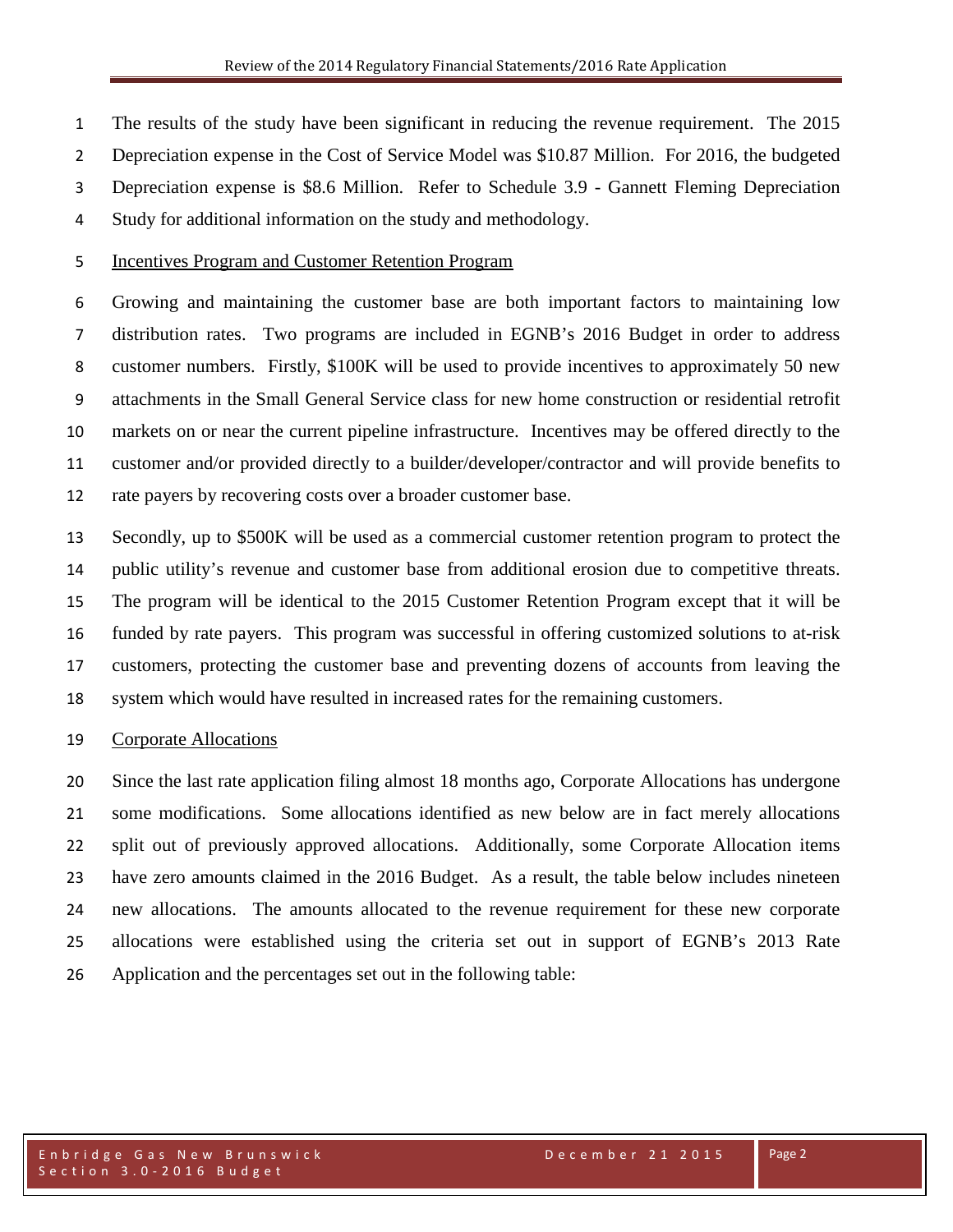|    |                                                                    |                                | % Allocated to     |
|----|--------------------------------------------------------------------|--------------------------------|--------------------|
|    | <b>Cost Allocations</b>                                            | Type of addition               | <b>Revenue</b>     |
| 1  |                                                                    |                                | <b>Requirement</b> |
| 2  | <b>Corporate Development Management</b>                            | <b>New</b>                     | 25%                |
| 3  | <b>Records Management Law</b>                                      | <b>New</b>                     | 25%                |
| 4  | <b>Risk Assessment</b>                                             | <b>New</b>                     | 100%               |
| 5  | <b>Corporate Performance Management</b>                            | <b>New</b>                     | 100%               |
| 6  | <b>IT Infrastructure Shared Services</b><br><b>Service Support</b> | <b>New</b>                     | 100%               |
| 7  | <b>IT Infrastructure Shared Services</b><br><b>Network</b>         | <b>New</b>                     | 100%               |
| 8  | <b>IT Infrastructure Shared Services Core</b><br>Infrastructure    | <b>New</b>                     | 100%               |
| 9  | <b>Core Infrastructure</b>                                         | <b>New</b>                     | 100%               |
| 10 | <b>Network Operations</b>                                          | Split from approved allocation | 100%               |
| 11 | <b>Desktop Services</b>                                            | Split from approved allocation | 100%               |
|    | 12 IT LP Acquisitions                                              | <b>New</b>                     | 100%               |
| 13 | <b>Productivity Services</b>                                       | Split from approved allocation | 100%               |
|    | 14 IT ES Desktop Services                                          | Split from approved allocation | 100%               |
| 15 | <b>Enterprise Operations</b>                                       | <b>New</b>                     | 100%               |
|    | 16 HR Change Management                                            | <b>New</b>                     | 50%                |
| 17 | <b>HR (Business Unit/Dept Costs)</b>                               | <b>New</b>                     | 50%                |
| 18 | <b>HR Employee Services</b>                                        | <b>New</b>                     | 100%               |
| 19 | <b>HR PMO</b>                                                      | <b>New</b>                     | 100%               |
|    | 20 Record Management Program                                       | <b>New</b>                     | 100%               |

Details of the corporate allocations listed above can be found in Schedule 3.7 - Corporate

Allocations Report.

# Miscellaneous Revenue

 EGNB has addressed the Miscellaneous Revenue discussions in the last rate hearing and has budgeted increases to this item. The Miscellaneous Revenue of (\$937K) in the 2016 Budget contains amounts for SEUF Fees (\$400K), Late Payment Penalties (\$303K), Agent Billing and Collections ("ABC") Revenue (\$193K), Transactional Services (\$36K) and Interest Income on Maritimes & Northeast Pipeline Firm Service Agreement security deposit (\$6K).

ABC Revenue is determined based on the number of ABC customers at the approved 2015 ABC

rates plus inflation applied at 2.4%. Interest income revenue is based on term deposit and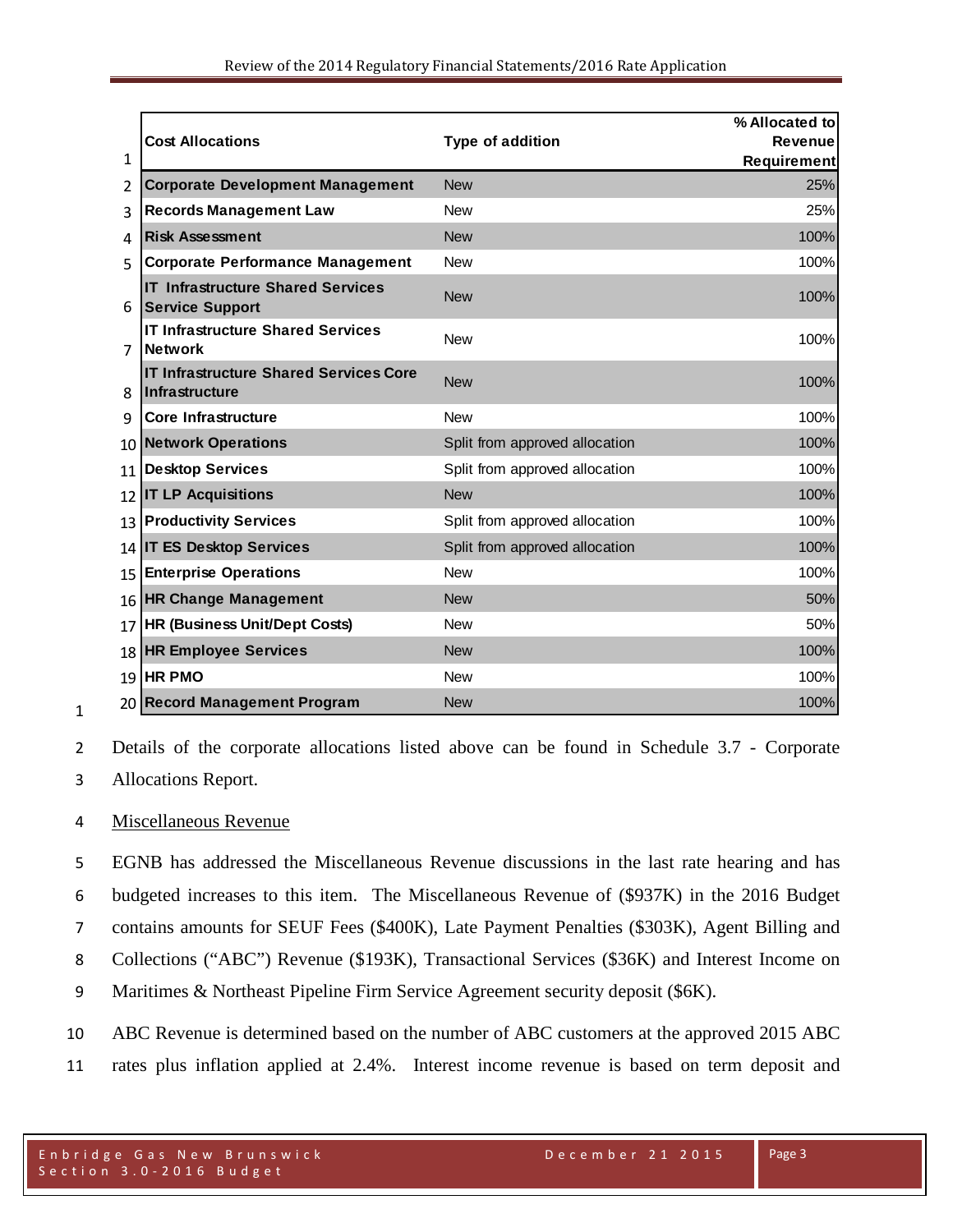average rate received. Late Payment Penalties and Transactional Services are based on the average of the prior two years of actual revenues.

#### Capitalization Study

 EGNB capitalizes certain O&M items based on whether the expense relates to existing customers (expensed) or if the expense relates to growth and future customers (capitalized). Since 2010, EGNB has adjusted capitalization rates from time to time based on the operations of the business and capitalization studies filed and reviewed by the Board.

 In February 2015, EGNB prepared a Capitalization Study in order to review rates and practices and make adjustments for the 2016 Budget. The Capitalization Study reviews several aspects and allocators to EGNB's O&M to determine the percentage by department of O&M that should be capitalized to property, plant, and equipment and, as such, amortized over the life of the asset which attracts the monthly spend.

The study was reviewed by PricewaterhouseCoopers LLP and can be found in Schedule 3.11.

#### Marketing and Sales Expenses

 Marketing and Sales O&M has been discussed in past hearings. In preparing the 2016 Budget, additional focus on these two cost items has taken place including a thorough review in the Capitalization Study. EGNB has budgeted lower Sales and Marketing expenses for the 2016 test year. Additionally, Marketing and Sales O&M capitalization rates have also been reduced as a result of the previously discussed capitalization study.

### Executive Risk Insurance

 In its April 17, 2014 Decision, the Board disallowed \$111K of Executive Risk Insurance premiums allocated by Enbridge Inc. to EGNB for the first time, stating at page 10:

 *"Executive Risk Insurance is insurance which mitigates the personal responsibility of EGNB's representatives. This allocation was approved in 2012 but the methodology for calculating this allocation was more recently modified, resulting in an increased allocation to EGNB in the amount of \$111 thousand. Mr. Knecht, in his evidence, submits that while Enbridge now allocates this cost based on the number of directors, one would expect that personal responsibility risk would be more related to the overall size of the business. Mr. Knecht recommends that the increased cost of the executive risk insurance be excluded from the revenue requirement. The Board agrees with Mr. Knecht and an adjustment of \$111 thousand is ordered."*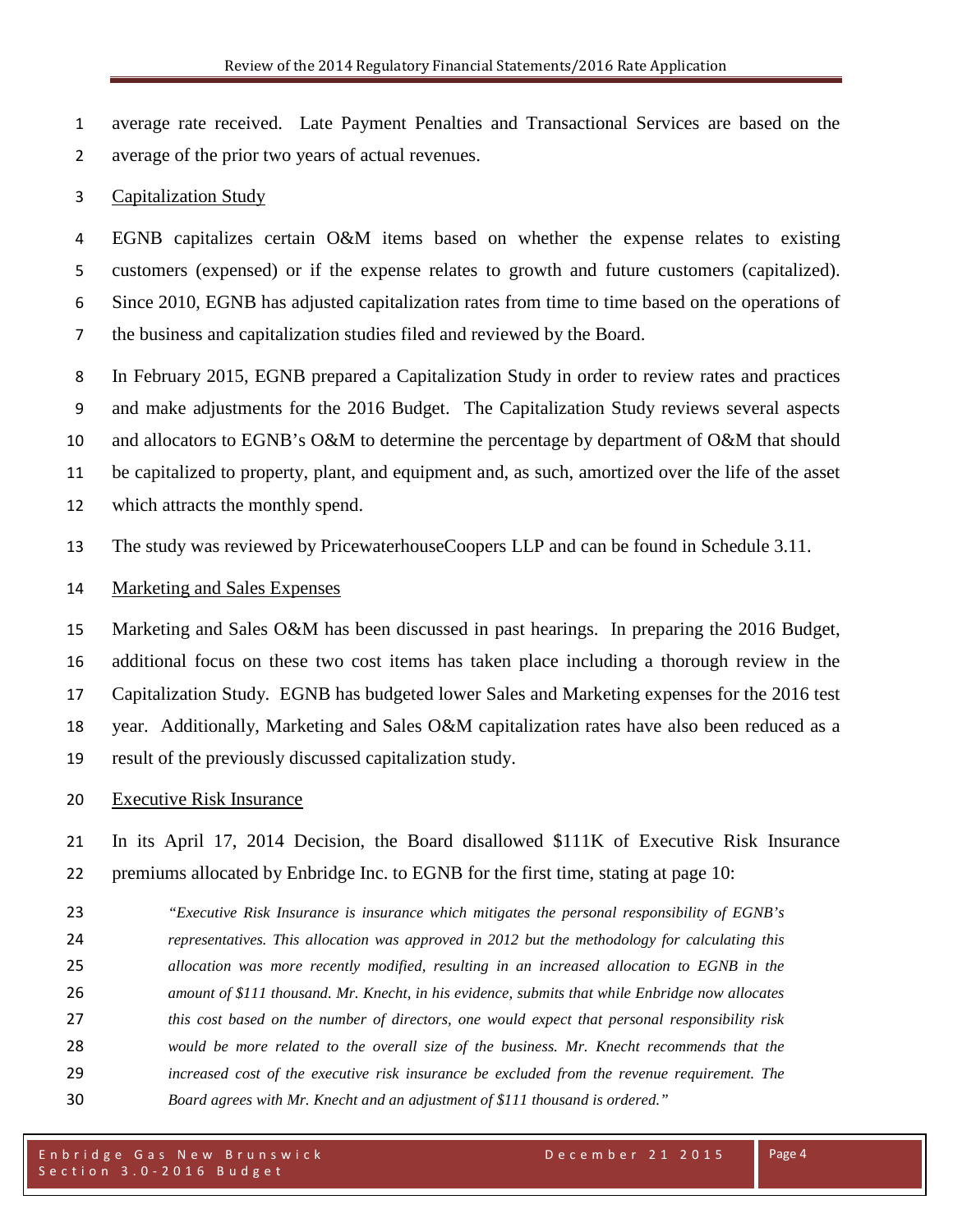In the following Rates Decision dated December 23, 2014, the Board again disallowed \$159,798.

At page 7 it stated:

 *In 2013, the Board approved approximately 18.3% of the allocated amount and will do the same for 2015. The Board will therefore set the executive risk insurance cost for 2015 at \$35,793 which represents 18.3% of the 2015 forecasted allocation of \$195,591.* 

 EGNB is included in the comprehensive insurance program that is maintained by Enbridge Inc. for its affiliates and features insurance coverage that is consistent with coverage considered customary and appropriate for its industry class. As a result of the previous decisions, EGNB has sourced additional information from Marsh Canada Limited. This information can be found in Schedule 3.8 – Executive Risk (Marsh Documentation 2015) and supports EGNB's argument that if Executive Risk Insurance was purchased independent of Enbridge Inc., the premiums would be significantly higher (\$355K quoted by Marsh vs. \$97K) than the premiums allocated by Enbridge Inc. for 2016.

 Additionally, EGNB obtained information with respect to Executive Risk Insurance/Directors and Officers Insurance from Board Matter 272, NB Power's most recent General Rate Application. In NBP (EGNB) IR #6, NB Power confirmed the following information detailed below:

- 2014/15: Limit \$75 million premium \$.19 million
- 2013/14: Limit \$25 million premium \$.12 million
- 2012/13: Limit \$25 million premium \$.12 million

 The details above show similarities with EGNB in that both the coverage and premiums increased substantially. Marsh suggested in Schedule 3.8 that coverage in the amount of \$75M would have an estimated cost of \$170K which compares well with the amount provided by NB Power of \$190K. Also, from 2012 to 2015, NB Power paid approximately the same amount of annual insurance premiums as allocated to EGNB, but has been receiving less than 50% of the coverage that is provided to EGNB for similar premiums during that time. For the 2016 Budget, NB Power is paying significantly more for only 30% of the coverage that EGNB obtains. This evidence clearly demonstrates value for the premiums EGNB is paying and provides support for the evidence provided by Marsh which indicates that if EGNB were on its own and not using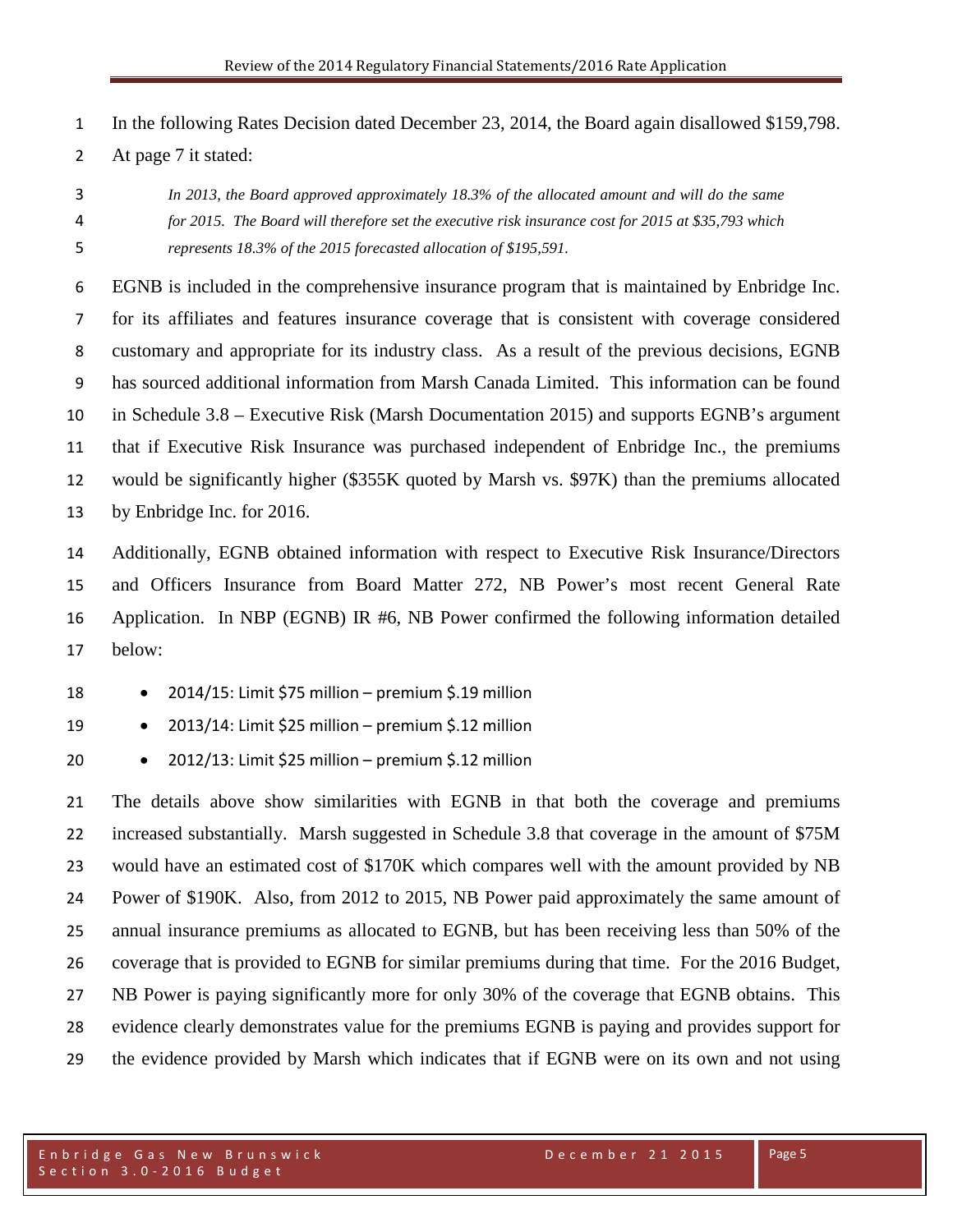Enbridge Inc's affiliate insurance program, EGNB would be paying more than it currently is paying in premiums and would obtain significantly lower coverage.

 As a result of the information outlined above and provided in schedule 3.8, whether the allocation methodology relating to the number of directors is appropriate or not, is not the real issue. As a result, EGNB has included Executive Risk Insurance premiums in the 2016 Budget for the full amount of \$97K allocated by Enbridge Inc.

Annual Customer review and contract demand process

 During the last Hearing, significant time was spent discussing EGNB's Annual Customer Review and Contract Demand setting process. This process determines an existing customer's rate class, contract demand and ratchet provision, if applicable. The details and process can be found in Schedule 3.10 - Customer Annual Review Process. The main contributors to cause contract demand levels to change are weather and customer business activity, both of which are beyond EGNB's control, the process allows for a systematic methodology to examine the results of these factors on customer consumption and make adjustments to contract demand for budgeting purposes.

The following documents have been provided in support of the 2016 Budget:

| 17 | Schedule 3.4 - 2016 Budget Assumptions<br>$\bullet$                   |
|----|-----------------------------------------------------------------------|
| 18 | Schedule 3.5 - 2016 Budget<br>$\bullet$                               |
| 19 | Schedule 3.6 - 2016 Budget to 2015 Budget Explanations<br>$\bullet$   |
| 20 | Schedule 3.7 - Corporate Allocation Report<br>$\bullet$               |
| 21 | Schedule 3.8 – Executive Risk (Marsh Documentation 2015)<br>$\bullet$ |
| 22 | Schedule 3.9 - Gannett Fleming Depreciation Study<br>$\bullet$        |
| 23 | Schedule 3.10 - Customer Annual Review Process<br>$\bullet$           |
| 24 | Schedule 3.11 – PWC EGNB Capitalization Study<br>$\bullet$            |